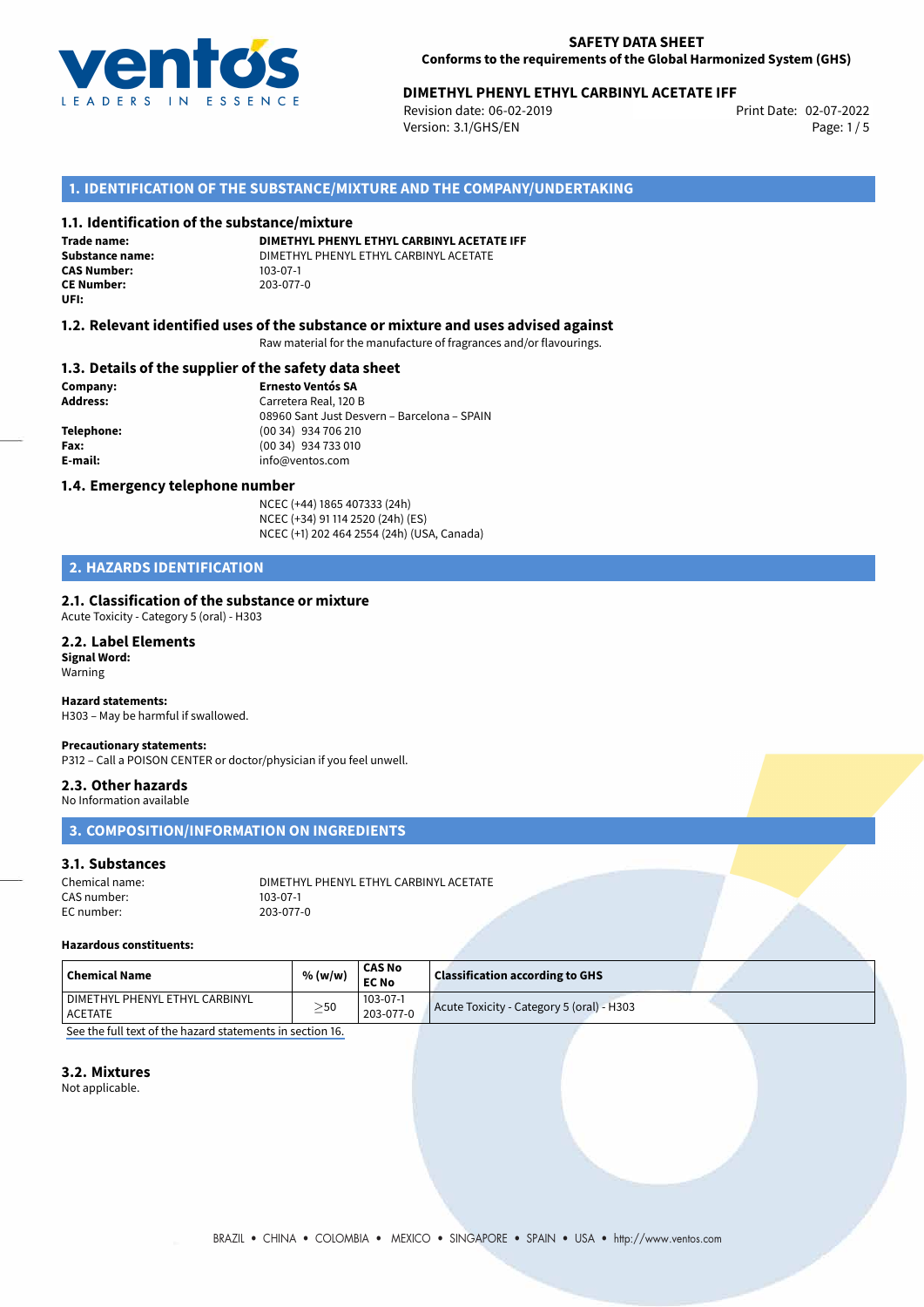

# 02-07-2022 **DIMETHYL PHENYL ETHYL CARBINYL ACETATE IFF**

Revision date: 06-02-2019 Version: 3.1/GHS/EN Page: 2 / 5

# **4. FIRST-AID MEASURES**

## **4.1. Description of necessary first aid measures**

| Ingestion:    | Rinse mouth with water.<br>Obtain medical advice.<br>Keep at rest. Do not induce vomiting.                                                           |
|---------------|------------------------------------------------------------------------------------------------------------------------------------------------------|
| Eye contact:  | In case of contact with eyes, rinse immediately with plenty of water for at least 15 minutes and seek medical advice.                                |
| Inhalation:   | Remove person to fresh air and keep at rest.<br>Seek immediate medical advice.                                                                       |
| Skin contact: | Take off immediately all contaminated clothing.<br>Thoroughly wash affected skin with soap and water.<br>Seek medical attention if symptoms persist. |

#### **4.2. Most important symptoms and effects, both acute and delayed** No information available.

# **4.3. Indication of any immediate medical attention and special treatment needed**

No information available.

# **5. FIRE-FIGHTING MEASURES**

## **5.1. Extinguishing Media**

Water spray, carbon dioxide, dry chemical powder or appropriate foam. For safety reasons do not use full water jet.

## **5.2. Special hazards arising from the substance or mixture**

Known or Anticipated Hazardous Products of Combustion: Emits toxic fumes under fire conditions.

## **5.3. Advice for firefighters**

High temperatures can lead to high pressures inside closed containers. Avoid inhalation of vapors that are created. Use appropriate respiratory protection. Do not allow spillage of fire to be poured into drains or watercourses. Wear self-contained breathing apparatus and protective clothing.

# **6. ACCIDENTAL RELEASE MEASURES**

## **6.1. Personal precautions, protective equipment and emergency procedures**

Evacuate surronding areas. Ensure adequate ventilation. Keep unnecessary and unprotected personnel from entering. Do not breathe vapor/spray. Avoid contact with skin and eyes. Information regarding personal protective measures: see section 8.

## **6.2. Environmental precautions**

To avoid possible contamination of the environment, do not discharge into any drains, surface waters or groundwaters.

## **6.3. Methods and materials for containment and cleaning up**

Cover with an inert, inorganic, non-combustible absorbent material (e.g. dry-lime, sand, soda ash). Place in covered containers using non-sparking tools and transport outdoors. Avoid open flames or sources of ignition (e.g. pilot lights on gas hot water heater). Ventilate area and wash spill site after material pickup is complete.

## **6.4. Reference to other sections**

Information regarding exposure controls, personal protection and disposal considerations can be found in sections 8 and 13.

# **7. HANDLING AND STORAGE**

## **7.1. Precautions for safe handling**

Do not store or handle this material near food or drinking water. Do not smoke. Avoid contact with the eyes, skin and clothing. Wear protective clothing and use glasses. Observe the rules of safety and hygiene at work. Keep in the original container or an alternative made from a compatible material.

# **7.2. Conditions for safe storage, including any incompatibilities**

Store in tightly closed and preferably full containers in a cool, dry and ventilated area, protected from light. Keep away from sources of ignition (e.g. hot surfaces, sparks, flame and static discharges). Keep away from incompatible materials (see section 10).

## **7.3. Specific end use(s)**

No information available.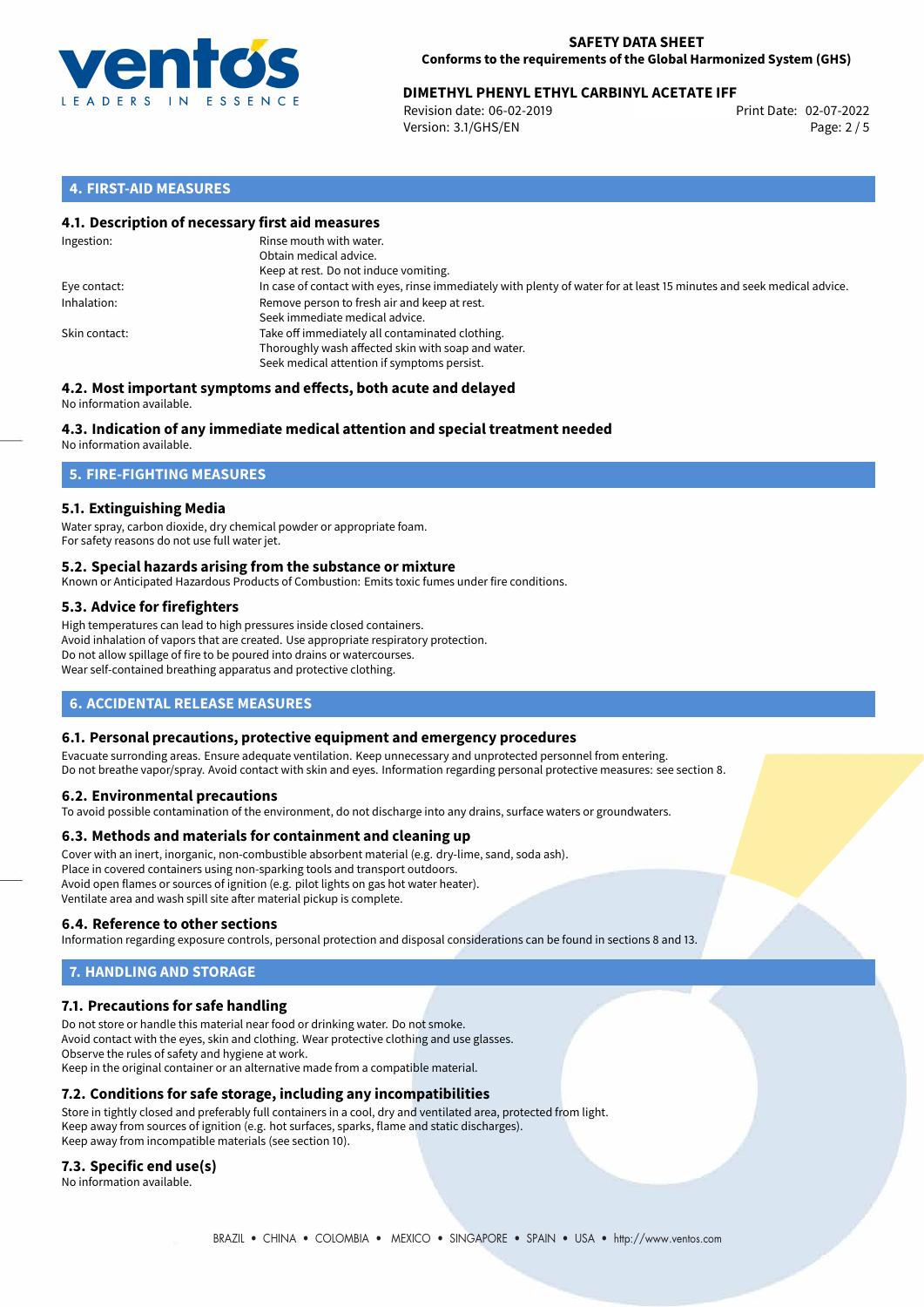

# **DIMETHYL PHENYL ETHYL CARBINYL ACETATE IFF**<br>Revision date: 06-02-2019<br>Print Date: 02-07-2022

Revision date: 06-02-2019 Version: 3.1/GHS/EN Page: 3 / 5

# **8. EXPOSURE CONTROLS AND PERSONAL PROTECTION**

### **8.1. Control parameters**

Components with occupational exposure limits: None known.

## **8.2. Exposure controls**

Measures should be taken to prevent materials from being splashed into the body. Provide adequate ventilation, according to the conditions of use. Use a mechanical exhaust if required.

## **8.3. Individual protection measures, such as personal protective equipment**

| Eye/Face protection:             | Chemical safety goggles are recommended. Wash contaminated goggles before reuse.                                                            |  |
|----------------------------------|---------------------------------------------------------------------------------------------------------------------------------------------|--|
| Hand Protection:                 | Chemical-resistant gloves are recommended. Wash contaminated gloves before reuse.                                                           |  |
| Body protection:                 | Personal protective equipment for the body should be selected based on the task being performed and the risks                               |  |
|                                  | involved.                                                                                                                                   |  |
| Respiratory Protection:          | In case of insufficient ventilation, use suitable respiratory equipment.                                                                    |  |
| Environmental exposure controls: | Emissions from ventilation or process equipment should be checked to ensure they comply with environmental<br>protection legislation.       |  |
|                                  | In some cases, filters or engineering modifications to the process equipment will be necessary to reduce emissions to<br>acceptable levels. |  |

# **9. PHYSICAL AND CHEMICAL PROPERTIES**

## **9.1. Information on basic physical and chemical properties**

| Appearance:                            | Liquid                      |
|----------------------------------------|-----------------------------|
| Colour:                                | Conforms to standard        |
| Odour:                                 | Conforms to standard        |
| Odour theshold:                        | Not determined              |
| pH:                                    | Not determined              |
| Melting point/freezing point:          | Not determined              |
| Boling point/boiling range (°C):       | Not determined              |
| Flash point:                           | 94 $^{\circ}$ C             |
| Evaporation rate:                      | Not determined              |
| Flammability:                          | Not determined              |
| Lower flammability/Explosive limit:    | Not determined              |
| Upper flammability/Explosive limit:    | Not determined              |
| Vapour pressure:                       | Not determined              |
| Vapour Density:                        | Not determined              |
| Density:                               | $0,979 - 0,986$ g/mL (20°C) |
| Relative density:                      | $0.979 - 0.986$ (20°C)      |
| Water solubility:                      | <b>INSOLUBLE IN WATER</b>   |
| Solubility in other solvents:          | SOLUBLE IN ETHANOL          |
| Partition coefficient n-octanol/water: | Not determined              |
| Auto-ignition temperature:             | Not determined              |
| Decomposition temperature:             | Not determined              |
| Viscosity, dynamic:                    | Not determined              |
| Viscosity, kinematic:                  | Not determined              |
| Explosive properties:                  | Not determined              |
| Oxidising properties:                  | <b>NONE EXPECTED</b>        |

# **10. STABILITY AND REACTIVITY**

## **10.1. Reactivity**

No hazardous reactions if stored and handled as prescribed/indicated.

#### **10.2. Chemical stability**

The product is stable if stored and handled as prescribed/indicated.

## **10.3. Possibility of hazardous reactions**

No hazardous reactions if stored and handled as prescribed/indicated.

## **10.4. Conditions to Avoid**

Conditions to Avoid: Excessive heat, flame or other ignition sources.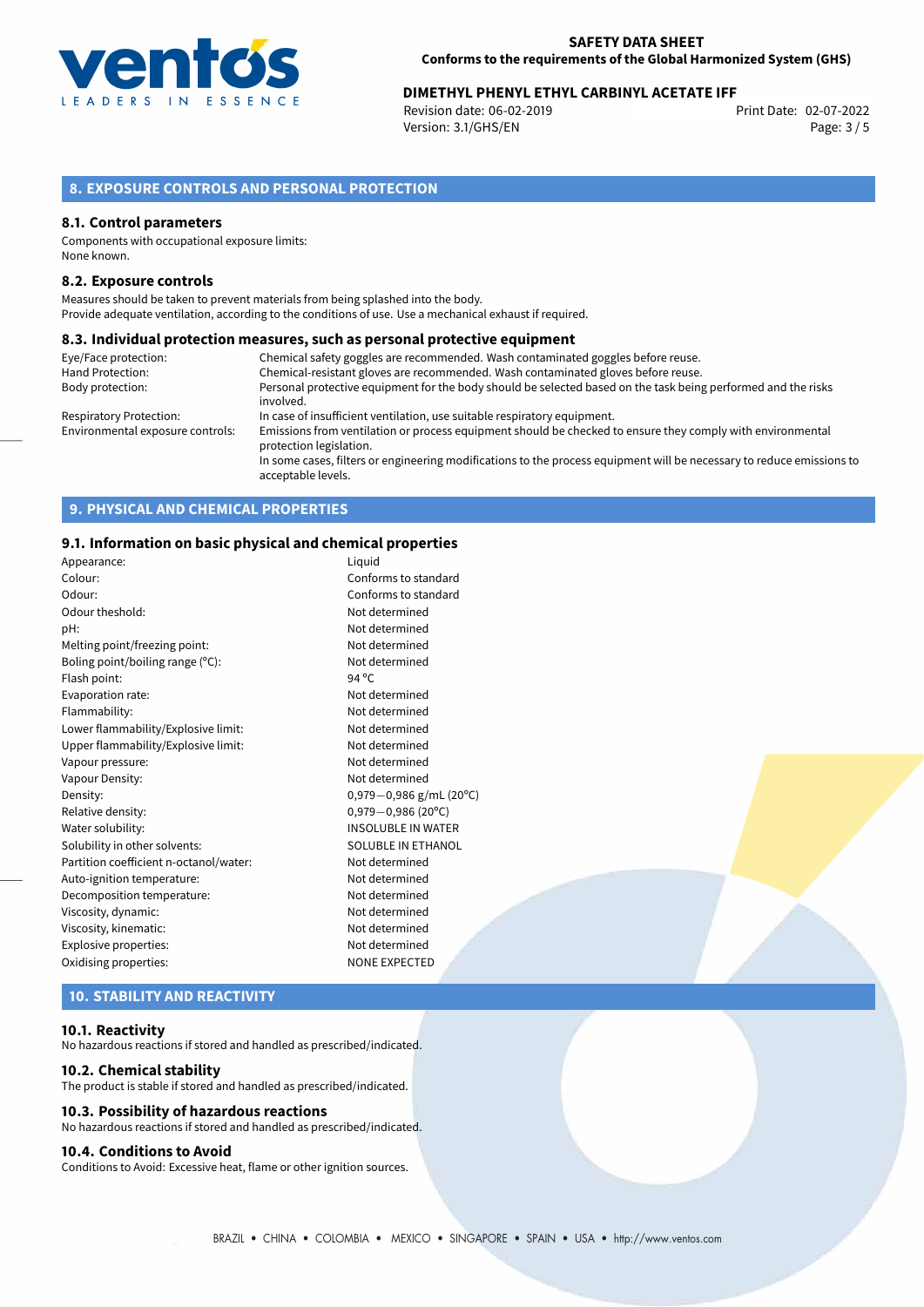

# 02-07-2022 **DIMETHYL PHENYL ETHYL CARBINYL ACETATE IFF**

Revision date: 06-02-2019 Version: 3.1/GHS/EN Page: 4 / 5

## **10.5. Incompatible materials**

Avoid contact with strong acids and bases and oxidizing agents.

## **10.6. Hazardous decomposition products**

During combustion may form carbon monoxide and unidentified organic compounds.

# **11. TOXICOLOGICAL INFORMATION**

| <b>Acute toxicity</b>             | May be harmful if swallowed.                                              |
|-----------------------------------|---------------------------------------------------------------------------|
| <b>Skin corrosion/irritation</b>  | Based on the data available, the criteria for classification are not met. |
| Serious eye damage/irritation     | Based on the data available, the criteria for classification are not met. |
| Respiratory or skin sensitisation | Based on the data available, the criteria for classification are not met. |
| <b>Germ cell mutagenicity</b>     | Based on the data available, the criteria for classification are not met. |
| Carcinogenicity                   | Based on the data available, the criteria for classification are not met. |
| <b>Reproductive toxicity</b>      | Based on the data available, the criteria for classification are not met. |
| <b>STOT-single exposure</b>       | Based on the data available, the criteria for classification are not met. |
| <b>STOT-repeated exposure</b>     | Based on the data available, the criteria for classification are not met. |
| <b>Aspiration hazard</b>          | Based on the data available, the criteria for classification are not met. |

## **12. ECOLOGICAL INFORMATION**

### **12.1. Toxicity**

#### **Assessment:**

Based on the data available, the criteria for classification are not met. **Experimental/calculated data:** No information available.

#### **12.2. Degradability**

Biodegradation : Readily biodegradable.

#### **12.3. Bioaccumulative potential**

No information available.

## **12.4. Soil mobility**

No information available.

## **12.5. Other adverse effects**

See also sections 6, 7, 13 and 15 Do not allow to get into waste water or waterways.

## **13. DISPOSAL CONSIDERATIONS**

#### **13.1. Waste treatment methods**

Dispose of in accordance with national and local environmental regulations.

## **14. TRANSPORT INFORMATION**

|                                  | <b>ADR/RID/ADN</b>                | <b>IMDG</b>                       | <b>IATA-ICAO</b>                  |
|----------------------------------|-----------------------------------|-----------------------------------|-----------------------------------|
| 14.1. UN Number                  | Not classified as hazardous goods | Not classified as hazardous goods | Not classified as hazardous goods |
| 14.2. UN Proper Shipping Name    | Not applicable                    | Not applicable                    | Not applicable                    |
| 14.3. Transport Hazard Class(es) | Not applicable                    | Not applicable                    | Not applicable                    |
| 14.4. Packing Group              | Not applicable                    | Not applicable                    | Not applicable                    |
| 14.5. Environmental hazards      | No                                | <b>No</b>                         | No                                |
| Additional information           |                                   |                                   |                                   |

## **14.6 Special precautions for user**

None known

## **14.7. Transport in bulk according to Annex II of MARPOL 73/78 and the IBC Code**

No information available

# **15. REGULATORY INFORMATION**

**15.1. Safety, health and environmental regulations/legislation specific for the substance or mixture** No information available